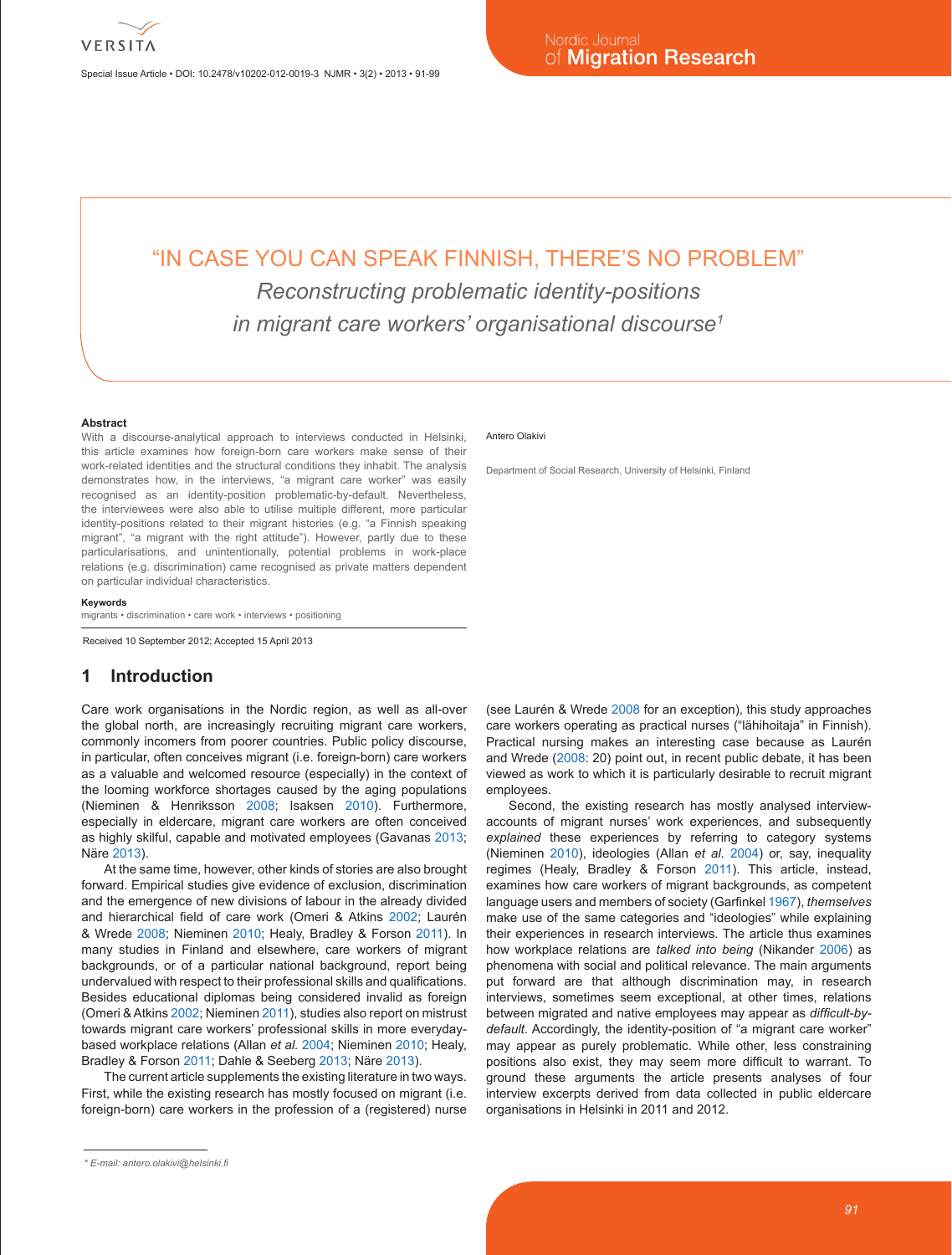#### **2 Identity-categories in organisational discourse**

A number of scholars (Fournier 1999; Alvesson & Willmott 2002; Webb 2006) have acknowledged how contemporary organisational discourses shape, or aim to shape, employees' occupational, professional and other identities as means to manage organisational practices. In case identities, or identity-*categories*, are not understood as private property but as *people's resources* for classification and sense-making (as in ethnomethodology, see Antaki & Widdicombe 1998), then the mere *assigning* identities to individual employees may serve similar functions. Scholars have acknowledged how, in particular, gendered and ethnic categorisations often play role when individuals are assumed to fit (or not to fit) in particular jobs (Bradley & Healy 2008; Webb 2006). For instance, caring for older people is at times defined as a *naturally* female-gendered practice (Paoletti 2002) while some occupations in care work are defined as particularly suitable for migrant employees (Laurén & Wrede 2008: 20) or employees of a particular national background (Gavanas 2013).

These "identity politics" can work as a form of control as they legitimate divisions of labour (Acker 2006; Webb 2006). However, it has become commonplace in sociology to also acknowledge how identities not only control, but enable actions (Fournier 1999; Webb 2006). Professional identities, by definition, feature social *licenses* (Hughes 1984), i.e. interactional permissions to carry out tasks otherwise forbidden (thus, "a doctor" is licensed to carry out tasks "a nurse" is not). Similarly, a number of examples demonstrate how ethnic (Nieminen 2010: 164–166) and gendered (Grey 2003) identities, even those often (described as) restrictive, can (at least occasionally) turn into enabling resources at work. Finally, and importantly, individuals can always, at least potentially, be classified according to multiple identity-categories (Antaki, Condor & Levine 1996; Webb 2006; Killian & Johnson 2006).

In this article, I examine the use of the identity-categories of "a migrant" or "a foreign-born" care worker in Finland, and the social presuppositions related to these categories. In line with the above discussion, these presuppositions could be understood as discursive means to shape individual dispositions, to govern employees' behaviour and/or to justify existing divisions of labour. However, in order to avoid ungrounded emphasis on Discourse (as a determining structure) over discourse (as a process of interaction) (Alvesson & Karreman 2000), the focus in the following analysis is in explicating how, exactly, are these identities worked up and used in their situated contexts, and for what practical purposes (e.g. to justify, to explain) (cf. Antaki & Widdicombe 1998).

Discourse, in this article, is understood as an ongoing process where knowledge about complex organisational phenomena (e.g. relations, events and arrangements) is socially constructed and warranted. This approach is theoretically in line with epistemological relativism (Al-Amoudi & Willmott 2011) and relational constructionism (Hosking 2011). It acknowledges that complex organisational phenomena can be interpreted in ways that are multiple and conflicting but still intelligible, legitimate, consequential and real. *How* these interpretations (or rationalities) are put into action, in their situated contexts, is a question of empirical analysis. Unlike some critiques against relativism suggest (see Webb 2006: 8–9), this approach does not assume voluntarism or individualism in the process of shaping organisational realities/rationalities. Indeed, some rationalities are, in their situated contexts, always more legitimate and more easily warranted than others (Tsoukas 2000; Al-Amoudi & Willmott 2011; Hosking 2011). Organisational rationalities, thus, include a dimension of power. With their help, members of society can also make in-situ distinctions between "right" and "wrong" organisational behaviours and "right" and "wrong" positions for particular identities in "organisational matrices" (also Nieminen 2010; Dahle & Seeberg 2013).

## **3 Approach: discursive psychology, positioning theory and ethnomethodology**

The approach in the following analysis combines ideas from discursive psychology (Hepburn & Potter 2004; Nikander 2006; Billig 2009), ethnomethodology (Antaki, Condor & Levine 1996; Antaki & Widdicombe 1998) and positioning theory (Davies & Harré 1990). Instead of analysing identities as fixed, individual dispositions, the analysis examines how identities and selves are accomplished in the course of situated interaction, in this case, in interviews. Besides being accomplishments, identity-categories are also tools, utilised to serve various functions in text and talk (Antaki & Widdicombe 1998; Nikander 2006). The analysis focuses on explicating how participants (both "interviewers" and "interviewees") position themselves, each other and also third parties in the course of the interview interaction (Davies & Harré 1990). The concepts of "position" and "identity" are, by large, used interchangeably in what follows.

### **4 Data and methods**

The data analysed in this study is drawn from interviews that were originally conducted as a part of a larger research project *The Shaping of Occupational Subjectivities of Migrant Care Workers: A Multi-Sited Analysis of Glocalising Elderly Care*. The project gathered multiple different data sets and took several different theoretical perspectives to different research questions. Among others, the project included on-site interviews of 32 participants who were working as practical nurses (or in similar associate positions) in public eldercare organisations in Helsinki. The interviewees came from several different work-units. All of them had a migrant background. The majority of them, and all those cited below, had migrated from the former Soviet republics, Sub-Saharan Africa or South-East Asia, typically at least five years ago. The majority of the participants (and all those cited) either had a qualification of a practical nurse or were just about to acquire it.

The interviews were conducted in the premises of the participants' workplaces in 2011 and 2012 by altogether four researchers (usually one at a time). The participants were informed about the topics of the project (including hierarchies and divisions of labour and the experiences of care workers of migrant backgrounds). The participants were also informed that their participation is voluntary and that identifying them out from the published reports would be made as difficult as possible.

The interviews contained thematic sections such as migration to Finland, work and study history, experiences in current work and ideas on nursing work in general. The interviews were tape-recorded and transcribed in verbatim (see Appendix: Transcription notation). 29 interviews were conducted in Finnish and three in English. Transcribing interviews and translating transcriptions are affairs full of important decisions (Nikander 2006; Willig 2012). These decisions were not made easier by the fact that our interviewees did not speak Finnish as their first language. In what follows, the *analytically most relevant* parts of the shown excerpts are translated into English as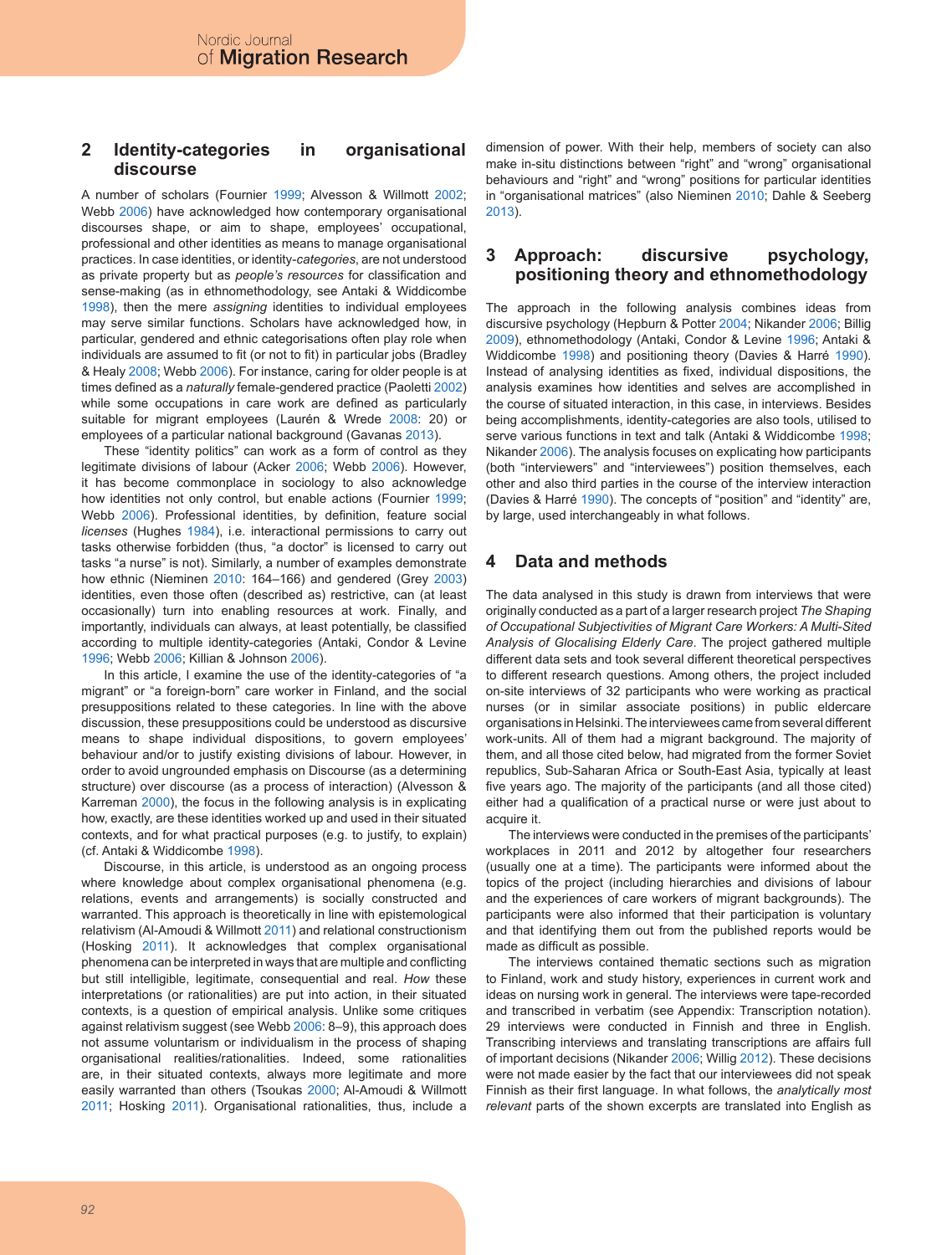literally as possible, while elsewhere the dialect may have been slightly modified. The analyses were conducted with the original tape-recordings. The translations presented below were checked by a number of Finnish-speaking colleagues.

In what follows, I will present an analysis of four selected interview excerpts concerning migrancy/ethnicity/nationality in care work. The analysis focuses on the dynamics of positioning that are examined in relation to particular *story lines* (Davies & Harré 1990). Story lines help participants to make sense of the moral rights and responsibilities of each party at stake (whether physically present or not). An interview itself might be understood as a story line that places normative expectations on participants (e.g. "to ask sensible questions" and "to give accountable answers"). Once a story line changes (say, from "an interview" to "a debriefing session") also positions and the respective expectations change. However, besides this "meta" story line of an interview, also other, more topic-related story lines always exist. These story lines draw from prior experiences, life-histories, common knowledge on social structures, stereotypes, interpretative repertoires, and so on (Davies & Harré 1990; Wetherell 1998; Nikander 2012).

Identity-positions also reflect participants' *orientations* (Antaki, Condor & Levine 1996; Antaki & Widdicombe 1998). Multiple identities might be available for participants in an interview, but only some of them can attain "orientation" at once. In the following analysis, however, the concept of orientation is utilised in a broader sense. Besides identities, participants orient to particular story lines while disregarding others.

Lately, some researchers in the field of discursive psychology have turned against interviews and preferred utilising "naturally occurring" data (Hepburn & Potter 2004). Still, I agree with Nikander (2012) in that interviews can be used as long as they are approached as reallife encounters on their own right and not just as technical means for collecting "information". In this article, the interviews represent fragments of organisational discourse, bits of the "long conversation" dealing with migrancy and organising care work. In its small part, the following analysis sheds light on the different meanings related to being "a migrant care worker in Finland".

The analysed excerpts are chosen to capture some variation in a certain kind of discourse (see the next subsection). Although the data contains similar excerpts, the presented ones are anything but representative. They are all singular occasions. However, as suggested above, interview-accounts still draw from wider knowledge (Nikander 2012); based on what is supposed to be known (or not known) by the other interlocutor, matters can be explained in length, omitted, or only implied at. To ensure smooth conversation, certain generalisations have to be accomplished and displayed, but this has to be done by the participants (interviewees and interviewers) themselves, and not by an analyst.

# **5 Formulating the research agenda**

In the interviews, and in other conversations we had with foreignborn care workers during the project, we were often told convincing stories on racism, discrimination and unequal treatment, as well as equally convincing stories on the absence of any such affairs. Curiously, the experiences of discrimination, although often harsh and distressing, were frequently presented as highly *exceptional* and attributed to particular misbehaving individuals rather than ongoing organisational practices. Curiously as well, in the case of the narratives on absent discrimination, it was often the *absence* that was presented as exceptional, something to be explained, while the *starting point* was that nationally diverse workplace relations (as a shorthand for relations between migrated and native employees) would be difficult-by-default.

In a way, there seemed to be a more or less tacit assumption on that nationally diverse workplace relations (as a shorthand, again) would typically entail problems. This assumption was, arguably, partly caused by how the study originally became framed for our research participants. As researchers familiar with previous studies on discrimination and injustice and also interested in working for their prevention, we arguably made these topics salient even when we did not explicitly bring them up (albeit in fact the title of our project originally mentioned "new ethnic hierarchies"). Thus, while expecting to hear about injustices, we unintentionally made other kinds of experiences seem unexpected. However, these assumptions were not only "our" assumptions, but as members of the same society, our research participants were clearly able to recognise them as well.

Perhaps, in this context, the presented explanations for the experiences of non-discrimination served a special kind of interactional function. On one hand, these accounts acknowledged the commonplace assumption (discrimination exist) as generally valid, while on the other hand, they demonstrated it incorrect in their particular case (and usually in a convincing way). Arguably, the accounts also served for various other functions that are, however, out of the scope of this article. My point is not only to ask *why* we got these accounts, but also *how* they were interactively put together as socially intelligible rationalisations, and with what consequences.

Recent studies (see the introduction) have typically focused on accounts of discrimination. My aim in this article is to focus on more positive accounts. Clearly discrimination and injustice, and justice and fairness, can exist in practically all workplace relations. Still, how they are socially recognised and made publicly accountable is a question of political relevance. As a methodological note, I maintain that these apparently mundane stories on non-discrimination can be as revealing as the shocking stories on discrimination. In addition, these (in my opinion) credible accounts can help *mapping the language* of fighting against unequal treatment. Not least importantly, they shed light on what positions besides the commonplace "victim of discrimination" are legitimately available for care workers of migrant backgrounds.

# **6 Analysis**

In the interviews, the *absence of discrimination* was commonly rationalised by references *to* either individual (employee-related) or collective (work-team-related) particularities. The first interview excerpt belongs to the former class. The excerpt follows a discussion (not shown here) about how more and more people of *migrant backgrounds* are recruited as care workers in Finland. This tendency, in the interviewed participant's opinion, relates to the fact that young Finnish adults have more opportunities and do not want to work with the current low wages in care work, whereas from a global perspective, the Finnish wages seem high in any case, even in care work. This general frame (migrancy in Finland), arguably, makes the term *background* intelligible when the interviewer (I) invites the participant (P1) to discuss the advantages and disadvantages related to *her own background*.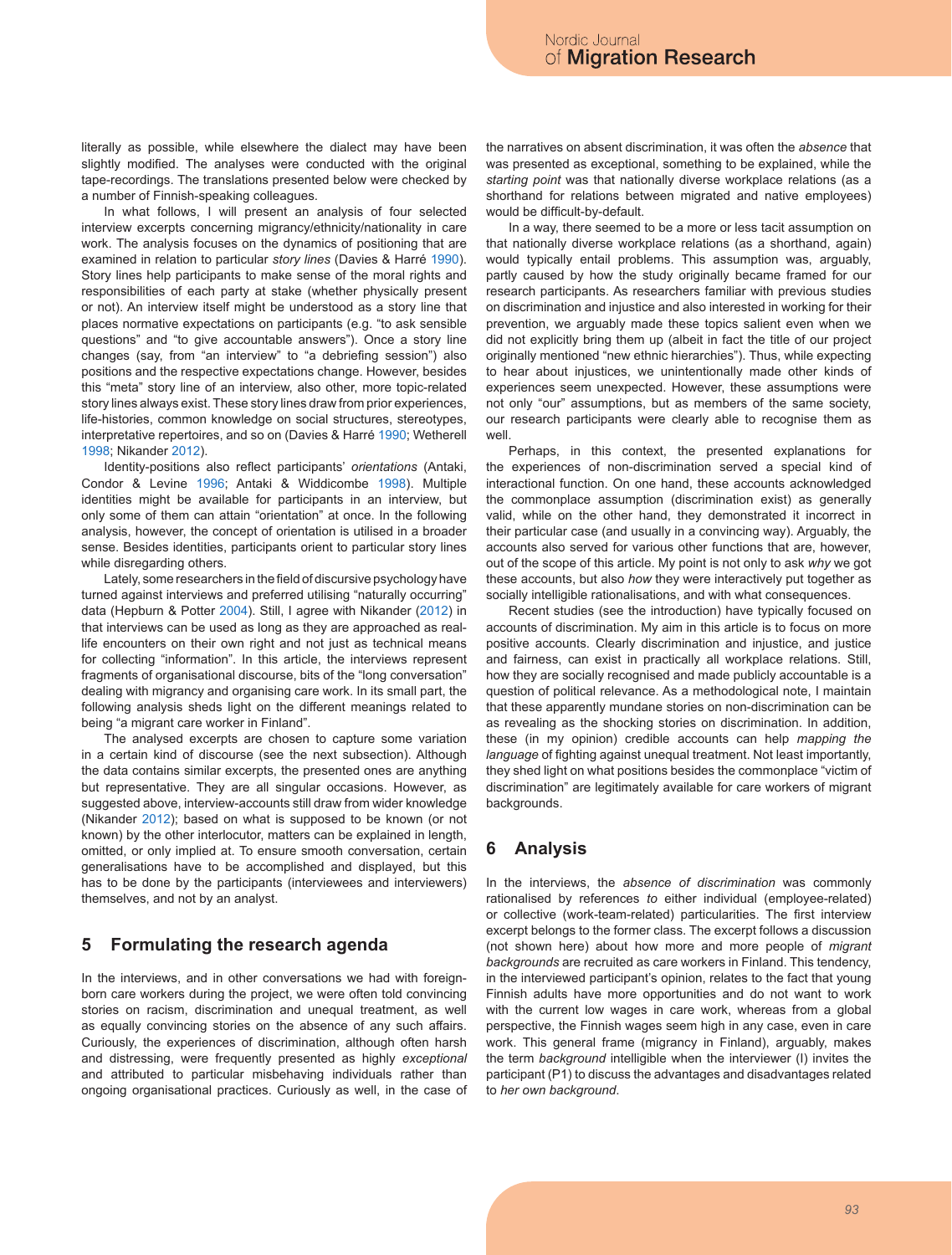#### Excerpt 1

| 1              | P1: | do you think your own background            |
|----------------|-----|---------------------------------------------|
| $\overline{2}$ |     | has given you any advantage or              |
| 3              |     | disadvantage in your work?                  |
| $\overline{4}$ | P1: | (2.0) no (2.0) I don't- (.) no              |
| 5              |     | advantage or disadvantage.                  |
| 6              | ŀ.  | yeah-                                       |
| $\overline{7}$ | P1: | I mean not once has any bull- (.)           |
| 8              |     | bull ((laughs)) um bullying taken place (.) |
| 9              |     | anywhere (.)                                |
| 10             | L   | yeah-                                       |
| 11             | P1: | I think it so much depends on your          |
| 12             |     | personality how you relate to other         |
| 13             |     | people (.) the same way the other           |
| 14             |     | people will relate to you.                  |
| 15             | I   | yeah (.) yeah (.) are there by the way      |
| 16             |     | any clients of migrant backgrounds          |
| 17             |     | or foreign backgrounds=                     |
| 18             | P1: | =um yeah (.) I do have (.) two clients      |
| 19             |     | I mean. (.) one has like (.) been           |
| 20             |     | living in Finland (.) what did s/he say     |
| 21             |     | six or eight years (.) s/he is originally   |
| 22             |     | from St. Petersburg (.)                     |
| 23             | ŀ.  | yeah-                                       |
| 24             | P1: | and s/he doesn't (.) barely speaks any      |
| 25             |     | Finnish ()                                  |
| 26             | Ŀ   | okay (1.0) do you speak Russian (.)         |
| 27             |     | yourself?                                   |
| 28             | P1: | yeah (.) I do speak Russian (.)             |
| 29             |     | Estonian (.) and a bit of English.          |
| 30             | ŀ.  | yeah (.) well then you in a way do          |
| 31             |     | have a bit of advantage (.)                 |
| 32             | P1: | yeah yeah ((enthusiastically))              |
| 33             | Ŀ   | because of your language skills.            |
| 34             | P1: | right (.) yeah                              |

The ambiguous question on advantages and disadvantages might refer to multiple issues, but what P1 takes up is the issue of "bullying". Thus, while the preceding discussion has been on wages and financial relations, a new topic is now introduced. Note that prior to this excerpt nationally diverse workplace relations as such have not been discussed in the interview. Nor has discrimination been mentioned in any way. Thus, the new topic is really introduced by the participant (although, as discussed above, the way in which the research was originally framed may have also played a part).

While introducing "bullying", P1 ignores the possibility that her background might be a positive resource, and instead adopts an identity of at least a potential object of mistreatment. In order to argue that, in the end, she has not been bullied, she also utilises several "extreme case formulations" (Pomerantz 1986): *not once* has *any* bullying taken place *anywhere* (Lines 7–9). Arguably these formulations are, again, designed to deal with what everybody (or at least the interviewer) is likely to know about nationally diverse workrelations, and to justify her counter-intuitive experiences. On lines 11–14 she moves on to further explain these experiences, namely the absence of discrimination, by emphasising her own, individual agency and responsibility ("it depends on your personality", "how you relate to other people the way they relate to you"). At the same time, however, by beginning her account with "I think" she also leaves room for alternative opinions (see Billig 2009): this is how I think, you might think differently. The interviewer, nevertheless, accepts her argument ("yeah, yeah") and introduces a new topic (the client base).

From this point onwards the story line begins to change, and finally, P1's "background" is co-constructed as a positive resource. However, what is at stake here is no more her migrant background as such or her identity as a migrant care worker, but her particular identity as a Russian-speaking care worker. This shows again how identity-positions are not fixed but open for reconstruction. However, this latter positive identity seems much less salient – in the interview – than the problematic identity of a migrant care worker oriented to in the first place. Even on lines 26–29, when the interviewer already seems to be taking the discussion to a more positive direction, P1 seems to orient to his question as a more or less neutral inquiry on her language skills. Thus she answers with a list of the languages she speaks. Only after the interviewer *explicitly* notes her skills in Russian language as a *positive resource,* she aligns with the new idea and her surprise on line 32 marks this sudden, unexpected shift in the story line. However credible her new resourceful position is, in the context of this interview, a more restricting interpretation of her migrant background seems to have been more readily available.

The story line that takes migrancy as a potential problem is evident also in the beginning of Excerpt 2. Again it is the interviewer (I) who introduces the topic of "differences between nurses of Finnish and foreign backgrounds". P2, in turn, orients to the issue of "differences" as a question of "getting along". Note that again this excerpt is the first time that the relations between migrated and native care workers are brought up in the interview. With the laughter, following the introduction of this new topic (Lines 6–12), the interlocutors perhaps display their understanding about the topic's potentially sensitive nature. What the interviewer first introduces as a distinction between "Finns" and "foreigners", P2 takes up as a distinction between "us" and "them". P2's background in Somalia has already been mentioned in the interview, and it is displayed again in the excerpt.

#### Excerpt 2

| 1              | Ŀ   | are there like (.) in your opinion (.)              |
|----------------|-----|-----------------------------------------------------|
| $\overline{2}$ |     | any differences between the nurses                  |
| 3              |     | of Finnish and foreign backgrounds?                 |
| $\overline{4}$ | P2: | $no-$                                               |
| 5              | Ŀ.  | $no-$                                               |
| 6              | P2: | not in our ward in any case                         |
| $\overline{7}$ |     | ((laughs))                                          |
| 8              | Ŀ.  | yeah ((laughs))                                     |
| 9              |     | P2: ((laughs)) everybody gets along (.)             |
| 10             |     | with us and we get along with                       |
| 11             |     | everybody (.)                                       |
| 12             | Ŀ.  | yeah $(.)$ yeah $((\text{aughs}))$ $(2.0)$ um $(.)$ |
| 13             |     | and there's nothing in (.) in like ways             |
| 14             |     | of working or (.) work orientations-                |
| 15             | P2: | $no-$                                               |
| 16             | Ŀ   | no differences-                                     |
| 17             | P2: | not in my opinion (.) everybody                     |
| 18             |     | works here and $(.)$ $()$ .                         |
| 19             | Ŀ   | yeah (.) um (1.0) does it matter in a               |
| 20             |     | broader sense like (.) um (.) does it               |
| 21             |     | make any difference that there are (.)              |
| 22             |     | there are people of different ethnic                |
| 23             |     | backgrounds like- (.) does it- (.) does             |
|                |     |                                                     |
|                |     |                                                     |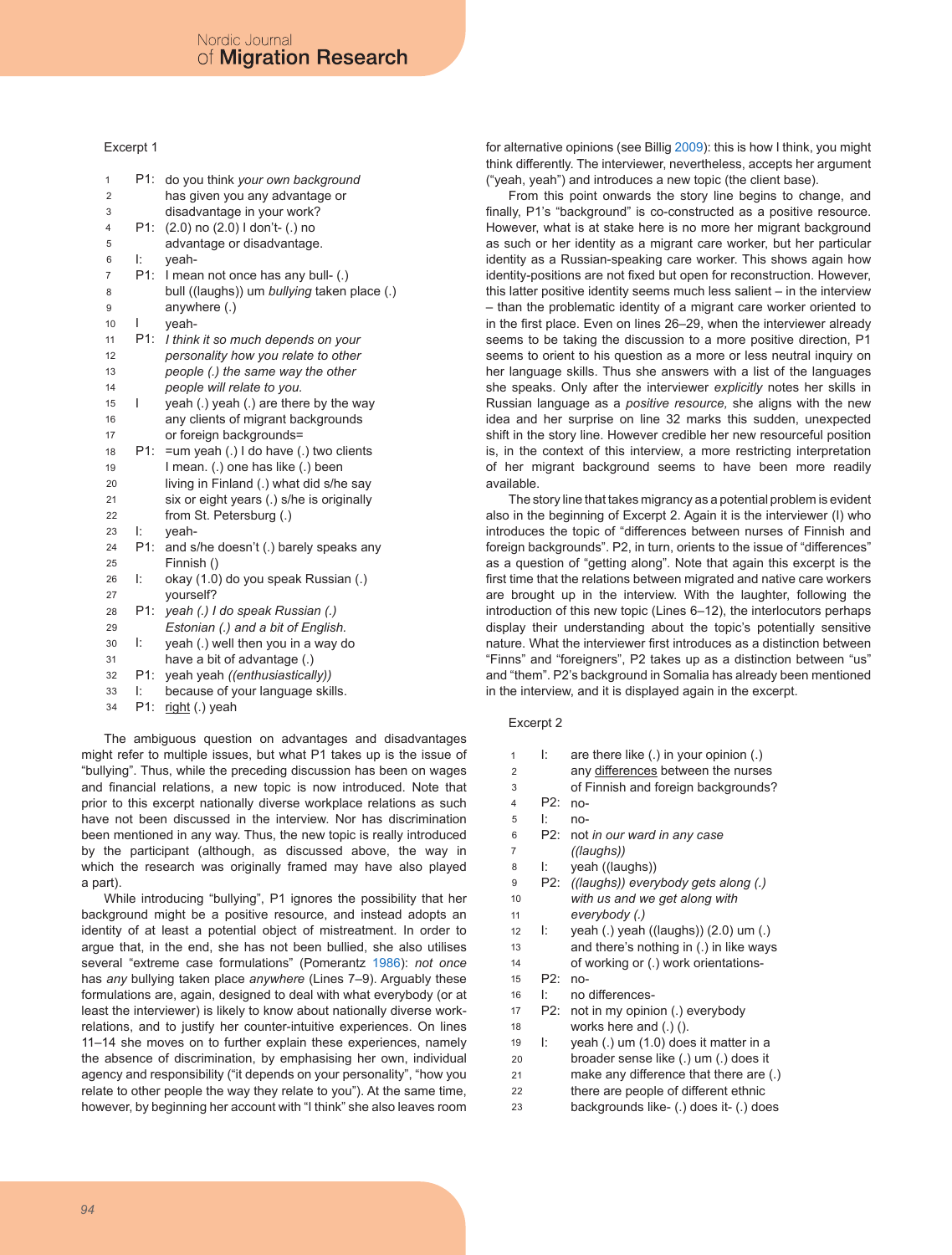| 24 |     | it have any good or bad sides in it?      |
|----|-----|-------------------------------------------|
| 25 | P2: | well $(1.0)$ in my opinion it $(.)$ it is |
| 26 |     | good that there are like multicultural    |
| 27 | ŀ   | $\mathsf{I}$                              |
| 28 | P2: | people at work like (.) luckily we        |
| 29 |     | have (.) we have a Somali and (.)         |
| 30 |     | then we've got those others (.) from      |
| 31 |     | other countries as well then the Finns    |
| 32 |     | as well-                                  |
| 33 | Ŀ   | um                                        |
| 34 | P2: | in my opinion it is very good that ()     |
| 35 |     | that way you can see how the others       |
| 36 |     | work $and =$                              |
| 37 | Ŀ.  | $=$ veah um $=$                           |
| 38 | P2: | =then as we consider (.) at least we      |
| 39 |     | consider being with the elders as         |
| 40 |     | very important because we (.) in our      |
| 41 |     | own country we keep our elders in         |
| 42 |     | our own homes-                            |
| 43 | Ŀ.  | $um(.)$ um $(.)$ um                       |
| 44 | P2: | and respect the elders a lot so (.) to    |
| 45 |     | us it comes very easily-                  |
| 46 | Ŀ.  | yeah (.) yeah (.) yeah                    |
| 47 | P2: | naturally.                                |
| 48 | Ŀ   | yeah (.) um (.) okay                      |
|    |     |                                           |

In her account on getting along, the category "our ward" works as a particularisation: they are getting along in her ward, but she cannot say on behalf of the other wards (Line 6). This particularisation may again be seen to validate the commonplace assumption of at least potential problems in getting along. When the interviewer (I) aims to broaden up the topic (Lines 12–18) and asks P2 to confirm whether there are no differences in the ways of working and the work orientations either, P2 readily gives a confirmation: no, there are no differences. Only after the interviewer *explicitly* opens up the possibility that there might be some positive matters at stake ("does it have any good or bad sides", Line 24), P2 begins to reflect on the advantages of "multiculturalism" at the workplace. On one hand, she seems to approach "multiculturalism" as a quality of individual people, and not as a quality of a group. On the other hand, it is not just the Somalis and "the others" who *are* multicultural, but she also lists "the Finnish" workers and this way ethnifies them as well (Lines 31 and 32). This ethnification is more apparent when she later names the Finnish workers as a group that shares similar, and not so positively valued, attitudes towards care work (not shown here).

What is however more important for the current purposes is that at this point of the dialogue, P2 has already adopted a completely different identity-position compared to that of "a nurse of a foreign background". While talking about multiculturalism as a positive resource ("luckily *we* have…"), she talks as a member of her workunit. Finally, on lines 38–48, with backup by the interviewer, P2 works up an *ethnic* identity for herself: The importance of taking good care of elders is rooted in her cultural heritage. She further notes how in her "own country" elders are kept at home. This notion arguably works to concretise (Verkuyten, de Jong & Masson 1995) the otherwise abstract notion on her cultural heritage. In addition, the notion on keeping elders at home could be read as critique towards the "Finnish" system of institutional care.

In a convincing way, P2 is able to use ethnicity as a resource in building her professional identity. However, one might say, her ethnic identity as a natural caregiver (also Gavanas 2013) might also turn out to be a constraining one. Indeed, after the excerpt above, she actually goes on (not shown here) to claim how complaining about tight timetables at work would be impossible for a care worker with her cultural background. Instead, she argues, one always needs to find time for the elder residents. Thus, this particular identity enables her to act as a committed professional care worker, while at the same time, it constraints her from complaining about scarce resources. Nevertheless, perhaps neither of these aspects (constraining or enabling) should be overdramatised. It might be more important to note the multiplicity of identity-positions available for P2, as "a nurse with a foreign background", "a member of a workunit" and "a nurse with Somali background", even within this short excerpt.

Doing ethnicity in the above shown way was not very common in our interviews. A lot more emphasis was given on skills in Finnish language as an issue with *special relevance* (Day 1998) for migrant employees. Perhaps the language talk was salient (also Näre 2013) partly because unlike race and ethnicity, language actually is, in Finland, an officially legitimate base for differential treatment in recruitment in care work (Laki terveydenhuollon ammattihenkilöistä 1994). In any case, the language issue comes up in the following excerpt as well. The excerpt starts after P3 has commented on her experiences as a temp(orary employee) in other workplaces (not shown here). These experiences have taught her to know the places to avoid, and finally she has come to choose her current place of work.

#### Excerpt 3

| 1              | Ŀ   | what makes this a good place to            |
|----------------|-----|--------------------------------------------|
| $\overline{2}$ |     | work in?                                   |
| 3              | P3: | in here $(.)$ um people are $(like)$ $(.)$ |
| 4              |     | um like (1.0) my experiences from other    |
| 5              |     | places and (.) why I wanted to be          |
| 6              |     | here ((laughs)) (.) is that this place     |
| 7              |     | has a good atmosphere immigrants           |
| 8              |     | are not bullied in here ((laughs))         |
| 9              | ŀ.  | oh yeah ((in a surprised voice))           |
| 10             | P3: | and in here it's (.) really important to   |
| 11             |     | us (.) because (1.0) I have                |
| 12             |     | experienced every employee here            |
| 13             |     | who are among the older ones in our        |
| 14             |     | unit ((the ward has two units)) they       |
| 15             |     | $(.)$ I am the first $(.)$ immigrant-      |
| 16             | Ŀ.  | $veah =$                                   |
| 17             | P3: | =who came here they stood                  |
| 18             |     | <i>listening to me</i> ((laughs)) $(.)$    |
| 19             |     | and understood that my Finnish             |
| 20             |     | probably improves=                         |
| 21             | Ŀ   | $=$ yeah $=$                               |
| 22             | P3: | $=$ like $(.)$ a little bit but $(.)$ it   |
| 23             |     | is not that bad (.) it was                 |
| 24             |     | so bad when I started (.)                  |
| 25             | ŀ.  | yeah                                       |
| 26             | P3: | but I can do (.)                           |
| 27             | Ŀ   | veah                                       |
| 28             | P3: | they understood that I can work (.)        |
| 29             | Ŀ   | veah                                       |
| 30             | P3: | although I could not speak (1.0) well      |
| 31             |     | I don't know if it is that important       |
| 32             | Ŀ   | veah                                       |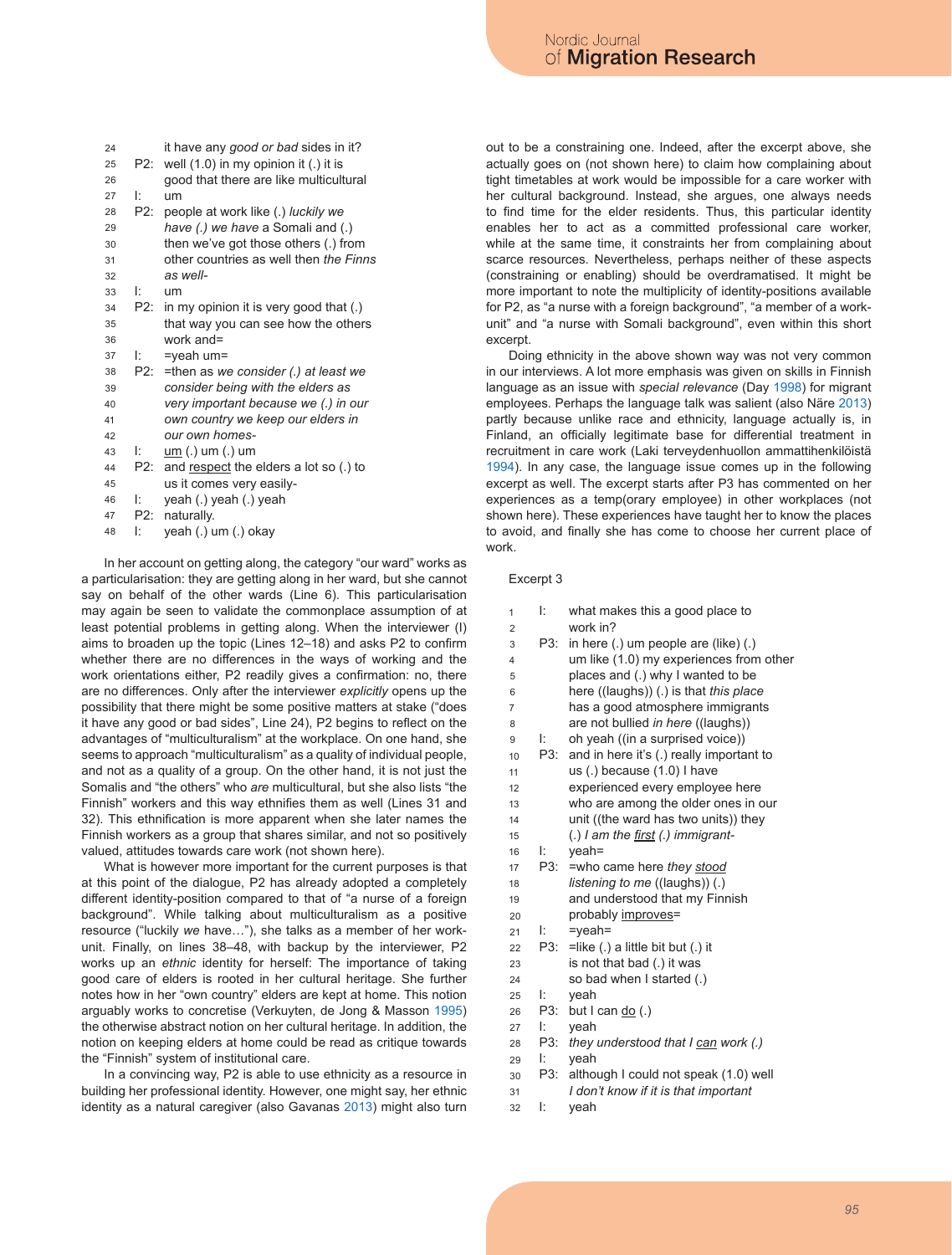| 33 |     | P3: in this occupation, is it more       |
|----|-----|------------------------------------------|
| 34 |     | important to speak (.) yes you must      |
| 35 |     | (.) be able to speak somehow             |
| 36 | Ŀ   | yeah yeah                                |
| 37 | P3: | but is it that important that one (1.0)  |
| 38 |     | can speak so well somewhere (.) on       |
| 39 |     | the level three (.)                      |
| 40 | Ŀ   | yeah                                     |
| 41 |     | P3: or is it important that one can take |
| 42 |     | care of people to help in here           |
| 43 | ŀ   | yeah                                     |

Also P3 talks about her workplace ("our unit") as a place with a good atmosphere and a place where immigrants are not bullied (and at this point, she also makes a brief identification as a member of her unit). Like P2, P3 takes this condition of non-bullying as somewhat exceptional. In a way, this is another example of workteam-related particularisation. At the same time, however, she also takes a somewhat ambiguous stance towards the language issue and potential discrimination. At first, she seems to orient towards understanding discrimination: the fact that she was the first immigrant in her ward, and had trouble with the Finnish language, makes it *surprising* that her colleagues stood up with her. To her, these facts are almost acceptable reasons for discrimination. (The rationale of explaining discrimination with the notion of being "the first immigrant" can be detected from the other interviews and from other studies as well (Omeri & Atkins 2002).) The co-workers, in her case, did something exceptional: they *understood* she was "able to work" despite her troubles with the Finnish language. The coworkers deserve credit for their understanding nature: they did not have to understand, but they did. It was exceptional that she was not bullied, and more particularly, it was exceptional that her abilities were recognised by her colleagues.

After this point, however, P3 makes one more exceptional claim: it might not be altogether important to speak faultless Finnish, it might be more important to give care to the residents. With this argument she is able to reconstruct the preferred occupational identity of a (practical) nurse in a manner that makes room for non-native Finnish speakers. At the same time, however, the credibility of this identity is taken as somewhat questionable, which is marked by several reservations: it is just an idea that comes up, she "doesn't know" if it is important to speak faultless Finnish or not. The whole statement is made in a form of a modest suggestion. The backdrop, still, is the antithesis of the claim: to expect faultless Finnish is the point of departure, a part of the local rationality that is now been questioned.

Also the final excerpt is about using Finnish language at work. It is a part of a longer discussion about discrimination at work (not shown here). P4 has first denied having any experiences of discrimination. Nevertheless, she has told about a racist encounter with *a resident*. Like often, however, she has attributed this encounter to the resident's illness, mitigating the resident's agency and, thus, responsibility (for this discursive act, see Wood & Kroger 2000: 101–102). This is the point where the excerpt starts from, as the interviewer asks P4 about similar encounters with her co-workers.

#### Excerpt 4

- then how about friend- (.) like 1 I:
- workmates (.) are there any who are 2
- like (.) any of them-3
- P4:  $\,$  in my opinion it's (.) it's like <u>one</u> 4

| 5                   |     | thing that I know that in case you can<br>speak Finnish there's no problem |
|---------------------|-----|----------------------------------------------------------------------------|
| 6<br>$\overline{7}$ | Ŀ   | $\mathsf{I}$                                                               |
| 8                   | P4: | in case your Finnish is not bad                                            |
| 9                   | Ŀ   | veah                                                                       |
| 10                  | P4: | the Finns do stress it.                                                    |
| 11                  | Ŀ   | so it's like-                                                              |
| 12                  | P4: | it is that in case you can't speak                                         |
| 13                  |     | ((Finnish)) somehow-                                                       |
| 14                  | Ŀ   | yeah-                                                                      |
| 15                  | P4: | or at least I have heard that often.                                       |
| 16                  | Ŀ   | well in case you have not been                                             |
| 17                  |     | mistreated then have you heard                                             |
| 18                  |     | people talk about other people or that                                     |
| 19                  |     | some others would have experienced                                         |
| 20                  |     | something like this in here (.) like                                       |
| 21                  |     | criticism-                                                                 |
| 22                  | P4: | yeah we had that (.) we had a temp                                         |
| 23                  |     | (1.0)                                                                      |
| 24                  | Ŀ   | yeah                                                                       |
| 25                  | P4: | an African guy very bad                                                    |
| 26                  |     | skills in Finnish and-                                                     |
| 27                  | Ŀ   | yeah                                                                       |
| 28                  | P4: | but he has been working like (.)                                           |
| 29                  |     | although not literal but physical                                          |
| 30                  |     | work we do a lot of pretty physical                                        |
| 31                  |     | work over here-                                                            |
| 32                  | Ŀ   | yes you do-                                                                |
| 33                  | P4: | quite well.                                                                |
| 34                  | Ŀ   | veah                                                                       |
| 35                  | P4: | and of course those temps are hard                                         |
| 36                  |     | to find we have two nurses who can't                                       |
| 37                  |     | speak and um (1.0)                                                         |
| 38                  | Ŀ   | yeah.                                                                      |
| 39                  | P4: | well (.) can't speak- I'm saying (.)                                       |
| 40                  |     | not all have to be leaders (.) they can                                    |
| 41                  |     | work                                                                       |
| 42                  | ŀ   | um                                                                         |

On lines 5 and 6, P4 argues that discrimination is a problem mainly in case one does not speak Finnish. In a sense, the fact that she has not encountered discrimination (a claim she has made already earlier, not shown here), is explained with the fact that she can speak Finnish. At the same time, the absolute necessity to speak Finnish is again left with some ambiguity. On line 4, P4 is using the phrase "in my opinion", implying a possibility for alternative opinions (Billig 2009). On line 10, she justifies her opinion by noting that speaking (fluent or at least not bad) Finnish is something that "the Finns" seem to expect. This way she opens up the need to speak Finnish for political negotiation. It is not a structural condition or something taken for granted. Instead, it is a condition created by the Finns. The Finns have political power over the issue.

However, P4 is not distancing herself from these expectations. Instead, she is able to authorise her own identity as a legitimate care worker with the reference to "the Finns" and their expectations. She still identifies as an immigrant nurse, but at the same time, takes a distance to *particular people* in this category (for this strategy, see Snow & Anderson 1987; Day 1998). Namely, she is distancing herself from the position of "an immigrant without language skills". It is not she but the other care workers that might be mistreated because of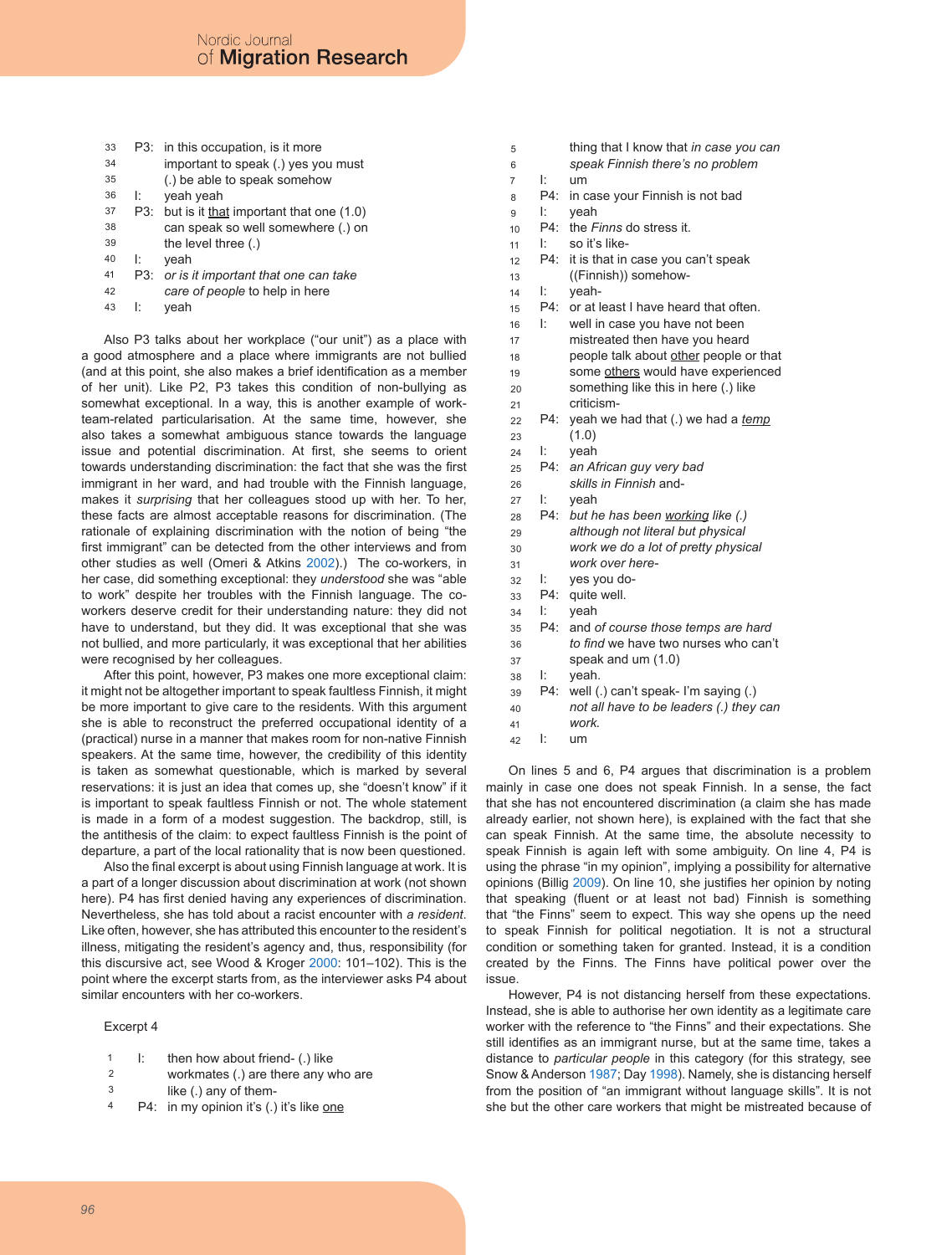their deficient language skills. Curiously though, by constructing a commonsensical division between manual and literal labour (Olakivi 2012), she is able to create a legitimate work role for these "other" immigrants (namely, the African guy) as well. As a consequence, she is able to resist the Finn-originated need to speak Finnish, but while resisting it, she ends up constructing a new subordinate position for immigrant labour (see also the distinction between leading and doing on lines 40 and 41).

Excerpts 3 and 4 make an interesting comparison. On one hand, P3 seemed to take her lack in Finnish language skills as a feasible explanation for workplace discrimination. Self-evidently, the problem was that *she* did not speak Finnish, and not that *they* did not have a common language with her workmates or clients. On the other hand, she was able to reconstruct the core idea of nursing work in a way that reduced the need to speak fluent Finnish (what might be important instead, would be to take care of the residents). In fact, this kind of reconstruction can be detected from accounts by care work *managers* as well (Koivuniemi 2012). In the case of P3, however, this reconstruction was made only vaguely, with several reservations and in a form of a suggestion rather than a claim. This hesitation, again, displayed the starting point: A person without fluent skills in Finnish *just might not* be a fully competent and capable one to work as a practical nurse in Finland. Compared to P3, the case of P4 is very much different with respect to its story line. At first, P4 too explained her positive (or not-negative) working-life experiences with her fluentness in Finnish. However, unlike P3, P4 explicitly positioned the Finns, with their demands, as an active party in the language matter. Again unlike P3 who (vaguely) questioned the need to speak Finnish in *her own* job, P4 warranted a *different* workplace-position for "the other" immigrant nurses whose Finnish would be less fluent. Thus, P3 and P4 had entirely different strategies for creating space for care workers who might have difficulties with the Finnish language. The one of P3 seemed more egalitarian, but the one of P4 seemed easier to warrant.

# **7 Discussion and conclusions**

A discussion on new hierarchies in care work has emerged while health and elder care organisations in Finland and in other Western countries have started to recruit more employees of migrant backgrounds. In this article, I have examined some local ways of making sense of these changes. My focus has been on (some) organisational rationalities that were assumed and displayed while care workers of migrant backgrounds were, collaboratively with interviewers, talking care work into being in research interviews. More particularly, I have examined how social identity categories, related to the participants' migrant backgrounds, were made relevant and displayed in interview interaction.

As Näre (2012: 41–49; 2013) has noted, in contemporary societies, "migrancy" can be understood as a social category on its own right, somewhat distinct to categories related to "race" and "ethnicity". Indeed, our research participants were also able to recognise and utilise the category of a migrant as a social identityposition. Again in line with Näre (2012: 46), this category was easily recognised as a largely problematic one, an identity that mainly entails troubles at the workplace.

Arguably, this problem-orientation was partly due to how the study became framed for our research participants. As researchers familiar with previous studies, media reports, commonsensical assumptions and so on, we admittedly entered the field with interests in uncovering injustices. As a consequence, we may have created a situation where everything that does not fit to these assumptions is something surprising, something that asks for an explanation. At the same time, however, this problem-orientation was clearly recognisable and experientially relevant for our research participants as well. This kind of self-evidential connection between migrancy and discrimination is also familiar from other studies (e.g. Killian & Johnson 2006), and indeed, it can also bring important issues to political fora and thus help to fight against unequal treatment. However, if connections become too self-evident, there is a risk that they start to appear unchangeable and *apolitical*. In some of our interviews, the self-evident problemorientation started to resemble acceptance, when, for example, it appeared to be mere business as usual that the first immigrant at a workplace would encounter difficulties.

In this article, I have presented an analysis of four excerpts where participants rationalised their *positive*, and credible, experiences at work. All these explanations shared a striking quality: they all counted on and placed responsibility upon (individual) employees. Some referred to the interviewed care workers' personal qualities such as attitudes or skills in Finnish language, some to qualities of other closely related people, such as the tolerant workmates. Accounts stating that discrimination would be impossible because, say, *it is sanctioned at the workplace*, were strikingly absent (and not just in the cited interviews, but generally in the gathered data). As a consequence, fighting against discrimination became recognised as an affair that by large depends on individual qualities rather than structural or organisational factors. In these accounts, a workplace or an organisation as such was not recognised as an agent with responsibilities (cf. Wood & Kroger 2000: 101–102). This perhaps reflects the broader trend of individual responsibilisation that has been discussed in several studies on work and organisations (e.g. Webb 2006).

However, besides the perhaps unintended consequences of privatising responsibilities, these same particularisations had another dimension that is perhaps more important for the main argument I would like to put forward. The particularisations demonstrated how the problematic identity of a migrant care worker was by no means the only identity available for the interviewed participants. Even within the shown excerpts, practically few lines of text and talk, manifold identity-positions were employed by the interviewed care workers. Some of these positions seemed to go around or reinvent the position of a migrant care worker (e.g. "a Russian-speaking care worker"), some of them particularised it in the name of ethnicity/ nationality (e.g. "a migrant care worker with a Somali background") or in the name of some other characteristics (e.g. "a migrant care worker with the right kind of attitude", "a Finnish speaking migrant care worker"). Some identity-positions clearly exceeded the position of a migrant altogether (e.g. "a member of a work-unit"). These particularisations and regroupings were not just any categorisations but true identity-positions that related to particular story lines and structured participants' orientation in the interviews. Regardless of the above discussed consequences, all of these particular identities seemed at least more enabling than the constraining identity of a migrant care worker.

These reinventions and particularisations show forcefully how identity-positions can, potentially, be reworked. Obviously, this does not mean that discrimination, or even its salience, becomes worked away. In addition, what has been demonstrated above is that although positions *can* be reworked, some positions are always more easy to rework than others. Some positions are, in their local contexts, more easily available than others. Thus, what the above analysis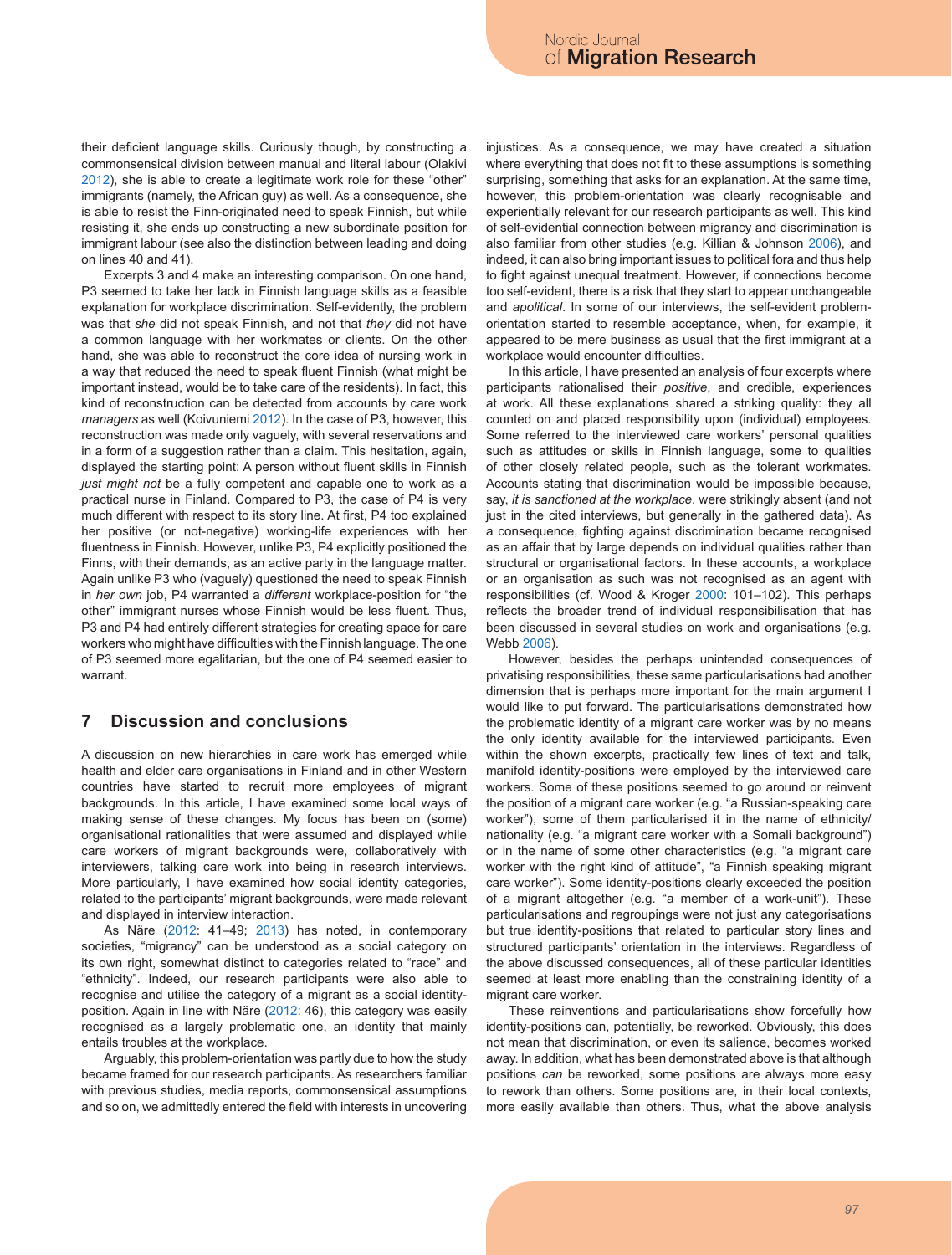points out is that it is not enough to ask what positions (e.g. "skilled", "competent") are available for care workers of migrant backgrounds, but also how, when, on what grounds and on what conditions they are available.

Finally, although the above conclusions are drawn from interview data, I have no reason to believe that the same rationalisations, categories and other resources are not at least *available* in other contexts as well. The interview excerpts could be understood as small bits of the "long conversation" related to organising care work. At the very least, the same *multiplicity* of identity-positions must exist also outside the interviews. Thus, the presented analysis warns against hasty conclusions on how Discourse, as a determining structure with a capital D (Alvesson & Karreman 2000), shapes long ranging organisational phenomena, such as foreign-born care workers' personal dispositions and abilities to act. This is not to say that Discourse does not matter, but how it exactly matters may be more uncertain than is often appreciated in sociological studies.

M.Soc.Sc. **Antero Olakivi** is a doctoral candidate in Sociology at the Department of Social Research, University of Helsinki. He has worked as a researcher in the Academy of Finland project "The Shaping of Occupational Subjectivities of Migrant Care Workers: A Multi-Sited Analysis of Glocalising Elderly Care" (2011–2015). His research interests deal with sociology of work and occupations, especially in the context of public service organisation, and from the theoretical perspectives of discursive psychology, positioning theory and ethnomethodology.

## **Appendix: Transcription notation**

- (.) Short pause of less than 1 second.<br>(1.0) Timed pause (in seconds).
- Timed pause (in seconds).
- . Downward intonation.<br>
2 Upward intonation. Upward intonation.
- An interruption in talk.
- text Words emphasised in talk.
- () Unclear or vaguely heard utterance.
- = Turn follows immediately another.
- ((text)) Clarificatory information.
- *text* Analytically relevant material.

1 This study has been funded by the Finnish cultural foundation and the Academy of Finland (project number 251239).

# **References**

- *Acker, J 2006, 'Inequality Regimes: Gender, Class, and Race in Organizations', Gender & Society, vol. 20, no. 4, pp. 441–464. DOI: 10.1177/0891243206289499.*
- *Al-Amoudi, I & Willmott, H 2011, 'Where Constructionism and Critical Realism Converge: Interrogating the Domain of Epistemological Relativism, Organization Studies, vol. 32, no. 1, pp. 27–46. DOI: 10.1177/0170840610394293.*
- *Allan, H T, Larsen J A, Bryan K & Smith P A 2004, 'The social reproduction of institutional racism: internationally recruited nurses' experiences of the British health services', Diversity in Health and Social Care 2004, vol. 1, no. 2, pp. 117–125.*
- *Alvesson, M & Karreman, D 2000, 'Varieties of Discourse: On the Study of Organizations through Discourse Analysis', Human Relations, vol. 53, no. 9, pp. 1125–1149. DOI: 10.1177/0018726700539002.*
- *Alvesson, M & Willmott, H 2002, 'Identity regulations as organizational control: producing the appropriate individual', Journal of Management Studies, vol. 39, no. 5, pp. 619–644. DOI: 10.1111/1467-6486.00305.*
- *Antaki, C, Condor, S & Levine, M 1996, 'Social identities in talk: Speakers' own orientations', British Journal of Social Psychology, vol. 35, no. 4, pp. 473–492. DOI: 10.1111/j.2044- 8309.1996.tb01109.x.*
- *Antaki, C & Widdicombe, S 1998, 'Identity as an Achievement and as a Tool' in Identities in Talk, ed C Antaki & S Widdicombe, Sage Publications, London pp. 1–14.*
- *Billig, M 2009, 'Discursive psychology, rhetoric and the issue of agency', Semen, vol. 27, no. 1. Available from: <http://semen. revues.org/8930>. [Last accessed 27.1.2012.]*
- *Bradley, H & Healy, G 2008, Ethnicity and Gender at Work. Inequalities, Careers and Employment Relations, Palgrave Macmillan, Basingstoke.*
- *Dahle, R & Seeberg M L 2013, 'Does she know Norwegian?' Ethnic dimensions of hierarchy in Norwegian healthcare workplaces, Nordic Journal of Migration Research, vol. 3, no. 2. DOI: 10.2478/v10202-012-0018-4.*
- *Davies, B & Harré, R 1990,'Positioning: The Discursive Production of Selves', Journal for the Theory of Social Behavior, vol. 20, no. 1, pp. 43–63. DOI: 10.1111/j.1468-5914.1990.tb00174.x.*
- *Day, D 1998, 'Being Ascribed, and Resisting, Membership of an Ethnic group' in Identities in Talk, ed C Antaki & S Widdicombe, Sage Publications, London pp. 151–170.*
- *Fournier, V 1999, 'The appeal to "professionalism" as a disciplinary mechanism, The Sociological Review, vol. 47, no. 2, pp. 280– 307. DOI: 10.1111/1467-954X.00173.*
- *Garfinkel, H 1967, Studies in Ethnomethodology, Prentice-Hall Inc., Englewood Cliffs, NJ.*
- *Gavanas, A 2013 'Elderly care puzzles in Stockholm; strategies on formal and informal markets', Nordic Journal of Migration Research, vol. 3, no. 2. DOI: 10.2478/v10202-012-0016-6.*
- *Gray, A 2003, 'Enterprising femininity: new modes of work and subjectivity', European Journal of Cultural Studies, vol. 6, no. 4, pp. 489–506. DOI: 10.1177/13675494030064003.*
- *Healy, G, Bradley, H & Forson, C 2011, 'Intersectional Sensibilities in Analysing Inequality Regimes in Public Sector Organizations', Gender, Work and Organization, vol. 18, no. 5, pp. 467–487. DOI:10.1111/j.1468-0432.2011.00557.x.*
- *Hepburn, A & Potter, J 2004, 'Discourse analytic practice' in*